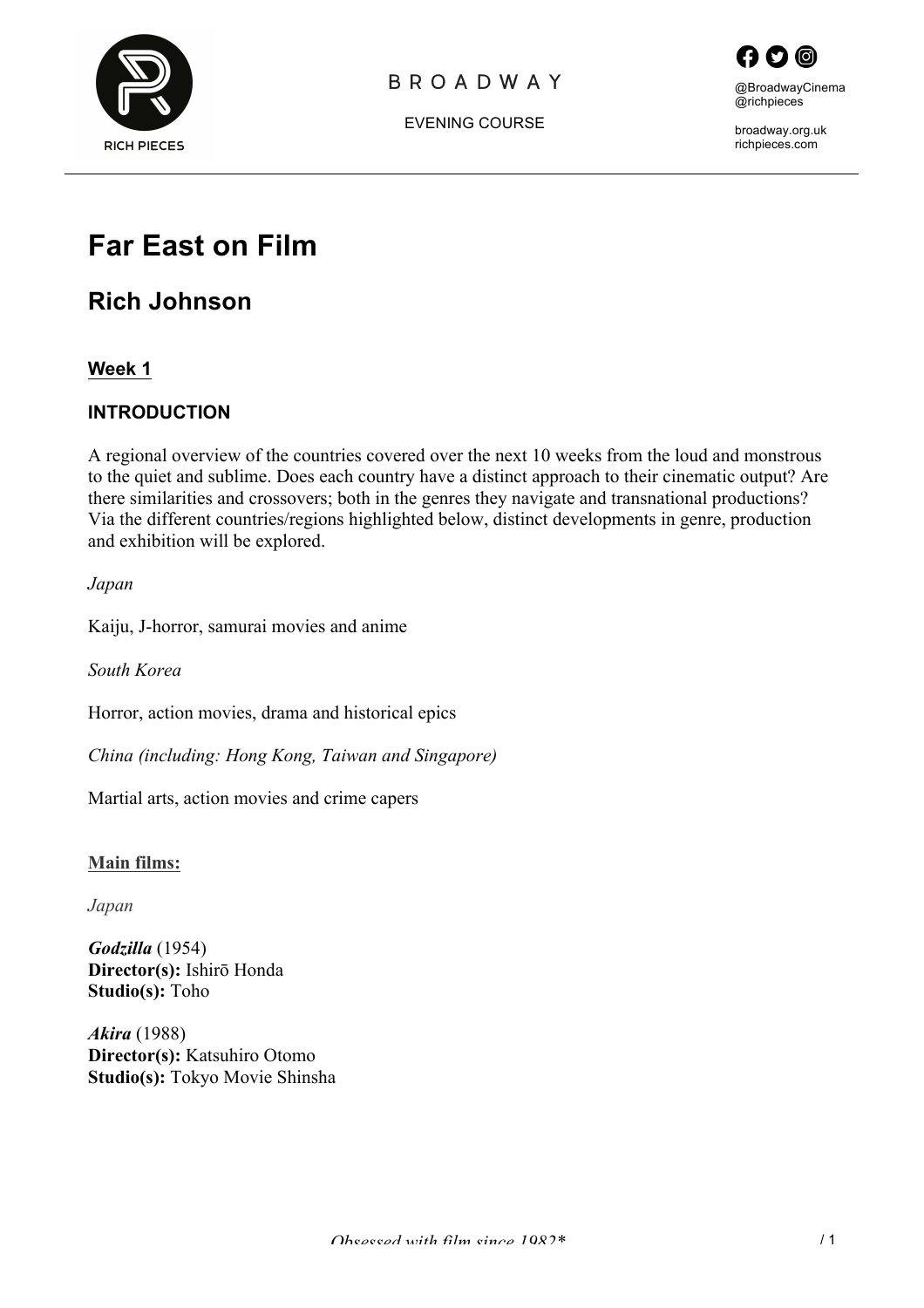

### **BROADWAY**





broadway.org.uk richpieces.com

*Hong Kong/France*

*In the Mood for Love* (2000) **Director(s):** Wong Kar-wai **Studio(s):** Block 2 Pictures / Jet Tone Production / Orly Films / Paradis Films

*South Korea*

*Train to Busan* (2016) **Director(s):** Yeon Sang-ho **Studio(s):** Next Entertainment World / RedPeter Film

*Parasite* (2019) **Director(s):** Bong Joon-ho **Studio(s):** Barunson E&A

**Notes:**

The Kinetoscope was first demonstrated in 1891 and went public in 1993.

As with Edison's use of patenting his inventions, the influence of the Kinetoscope abroad was magnified by his decision not to seek international patents on the device and therefore profited on exporting, instead facilitating imitations and improvements of the technology.

90% of Japanese silent films destroyed during the Great Kanto Earthquake in 1923.

As with a lot of early examples of narrative form in this new medium, the first films were simple recordings of theatre pieces. In the case of Japan, kabuki theatre.

A kowairo was responsible for dubbing the voices of onscreen actors. This began with filmed kubuki theatre, with them standing at the side of the screen and acting out the dialogue of the kabuki actors.

Benshi (or katsudō-benshi): Japanese performers who provided narration for silent films.

During the 1920s, younger filmmakers began to rebel against the presentation of Japanese filmmaking, wanting film to stand on its own and pull away from the theatrical, without the interpretation of a narrator.

As with any new medium and direction, there was resistance; specifically from the kowairo and the benshi artists, who saw these rebels as a threat to their craft and livelihood. The kowairo, in particular, began to disappear around this time paving the way for the introduction of Japanese film directors.

The first "Talkie": *The Jazz Singer* (1927). Ushered in the end of the silent era. Although the death of silent cinema was almost instantaneous in the West, in Japan, due to technical difficulties